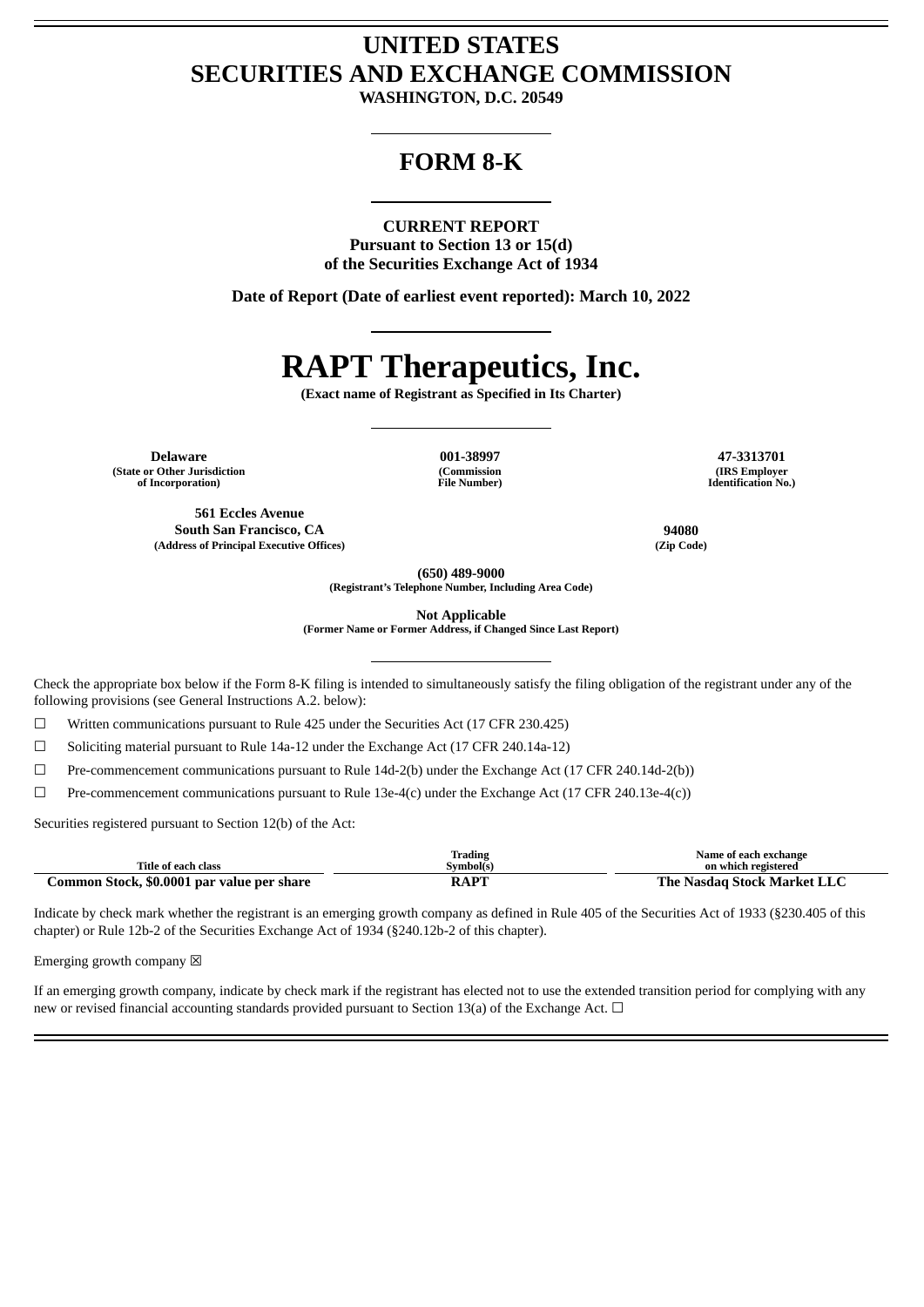#### **ITEM 2.02 RESULTS OF OPERATIONS AND FINANCIAL CONDITION**

On March 10, 2022, RAPT Therapeutics, Inc. (the "Company") issued a press release announcing its financial results for the quarter and year ended December 31, 2021. A copy of the press release is furnished as Exhibit 99.1 to this report.

The information in this Item 2.02 and in the press release furnished as Exhibit 99.1 to this current report shall not be deemed to be "filed" for purposes of Section 18 of the Securities Exchange Act of 1934, as amended, or otherwise subject to the liabilities of that section. The information contained in this Item 2.02 and in the press release furnished as Exhibit 99.1 to this current report shall not be incorporated by reference into any filing with the U.S. Securities and Exchange Commission made by the Company, whether made before or after the date hereof, regardless of any general incorporation language in such filing.

#### **ITEM 9.01 FINANCIAL STATEMENTS AND EXHIBITS**

#### **(d) Exhibits**

**Exhibit**

| ---------<br><b>Number</b> | <b>Exhibit Description</b>                                                                                                |
|----------------------------|---------------------------------------------------------------------------------------------------------------------------|
| 99.1                       | Press Release titled "RAPT Therapeutics Reports Fourth Quarter and Year End 2021 Financial Results" dated March 10, 2022. |
| 104                        | Cover Page Interactive Data File (embedded within the Inline XBRL document)                                               |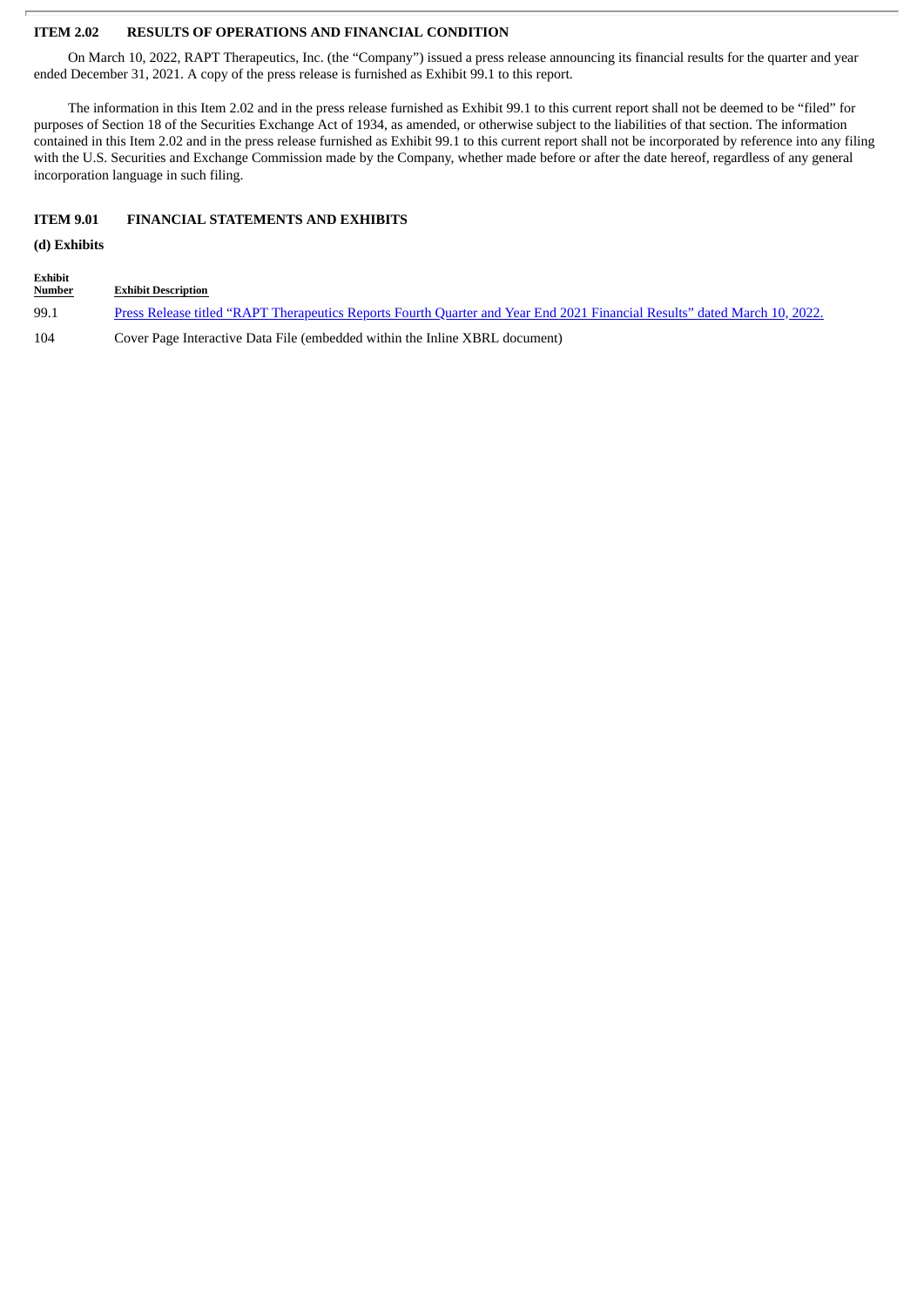**SIGNATURES**

Pursuant to the requirements of the Securities Exchange Act of 1934, as amended, the Registrant has duly caused this report to be signed on its behalf by the undersigned hereunto duly authorized.

Dated: March 10, 2022 By: /s/ Rodney Young

#### **RAPT Therapeutics, Inc.**

Rodney Young Chief Financial Officer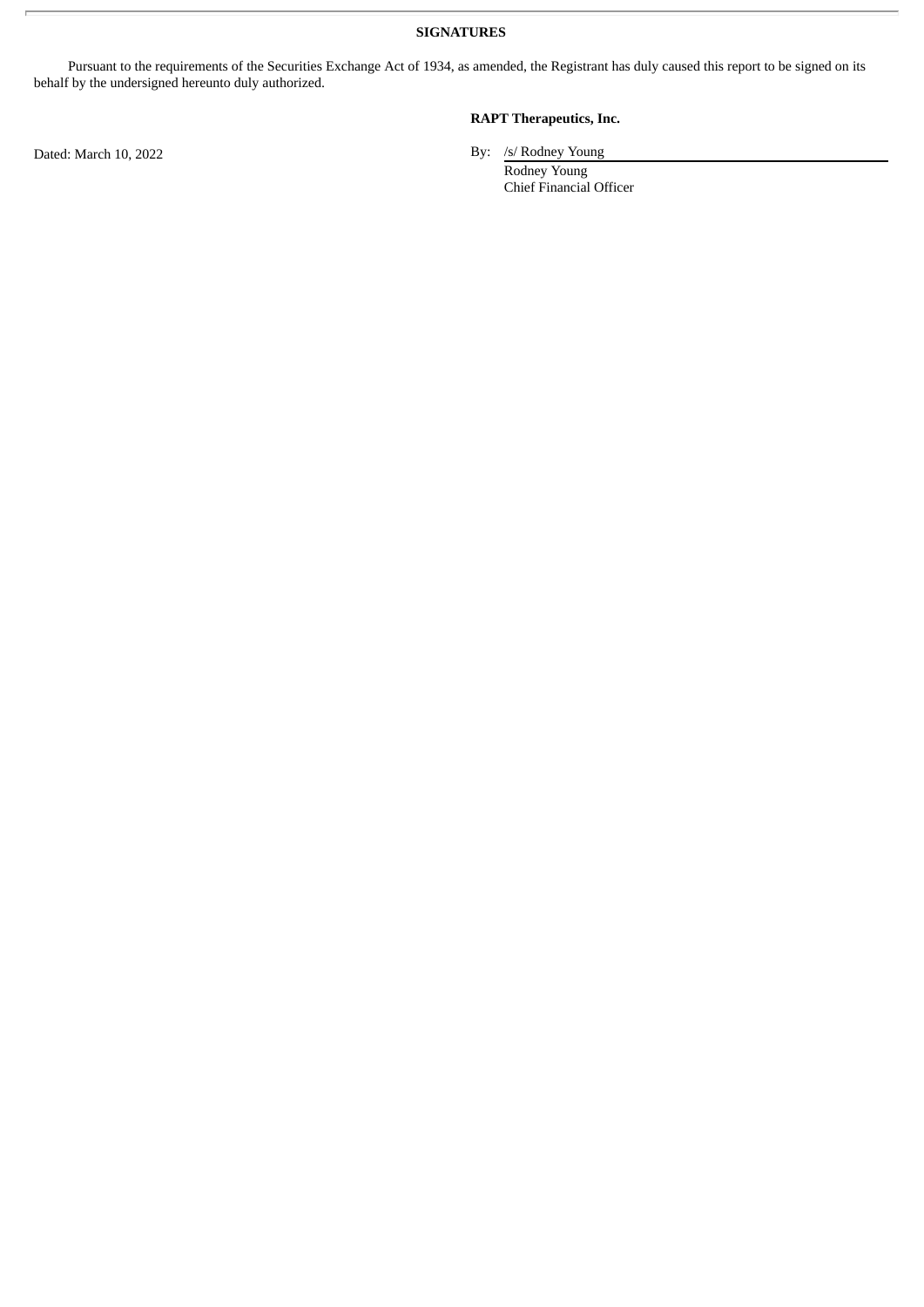<span id="page-3-0"></span>

#### **RAPT Therapeutics Reports Fourth Quarter and Year End 2021 Financial Results**

Company maintains strong cash position of \$189.7 million

**SOUTH SAN FRANCISCO, Calif. – March 10, 2022 –** RAPT Therapeutics, Inc. (Nasdaq: RAPT), a clinical-stage, immunology-based biopharmaceutical company focused on discovering, developing and commercializing oral small molecule therapies for patients with significant unmet needs in inflammatory diseases and oncology, today reported financial results for the fourth quarter and year ended December 31, 2021.

"2021 was a significant year for RAPT, with progress in both of our lead programs," said Brian Wong, M.D., Ph.D., President and Chief Executive Officer of RAPT Therapeutics. "We reported positive results for RPT193 from our Phase 1b clinical trial in atopic dermatitis and are excited about RPT193's potential as a safe, once-daily oral drug for multiple inflammatory diseases. Based on those promising data, we plan to initiate a Phase 2b clinical trial of RPT193 in atopic dermatitis in the first half of 2022, as well as a Phase 2a trial in asthma in the second half of the year. For FLX475, we are continuing development in several indications including EBV+ lymphoma, nasopharyngeal cancer and head and neck cancer. We plan to provide an update on FLX475 in 2022 when we have data that are sufficiently mature from the ongoing cohorts."

#### **Financial Results for the Fourth Quarter and Year Ended December 31, 2021**

#### *Fourth Quarter Ended December 31, 2021*

Net loss for the fourth quarter of 2021 was \$17.9 million, compared to \$12.7 million for the fourth quarter of 2020.

Research and development expenses for the fourth quarter of 2021 were \$14.3 million, compared to \$10.9 million for the same period in 2020. The increase in research and development expenses was primarily due to higher costs for the FLX475 and RPT193 clinical trials, personnel, facilities and laboratory supplies, partially offset by a decrease in stock-based compensation expense.

General and administrative expenses for the fourth quarter of 2021 were \$4.5 million, compared to \$3.5 million for the same period in 2020. The increase in general and administrative expenses was primarily due to increases in professional fees, personnel costs and insurance expenses, partially offset by a decrease in stock-based compensation expense.

#### *Year Ended December 31, 2021*

Net loss for the year ended December 31, 2021 was \$69.2 million, compared to \$52.9 million for the same period in 2020.

Research and development expenses for the year ended December 31, 2021 were \$57.0 million, compared to \$45.5 million for the same period in 2020. The increase in research and development expenses was primarily due to higher costs for the FLX475 and RPT193 clinical trials, personnel, facilities, stock-based compensation expense and laboratory supplies.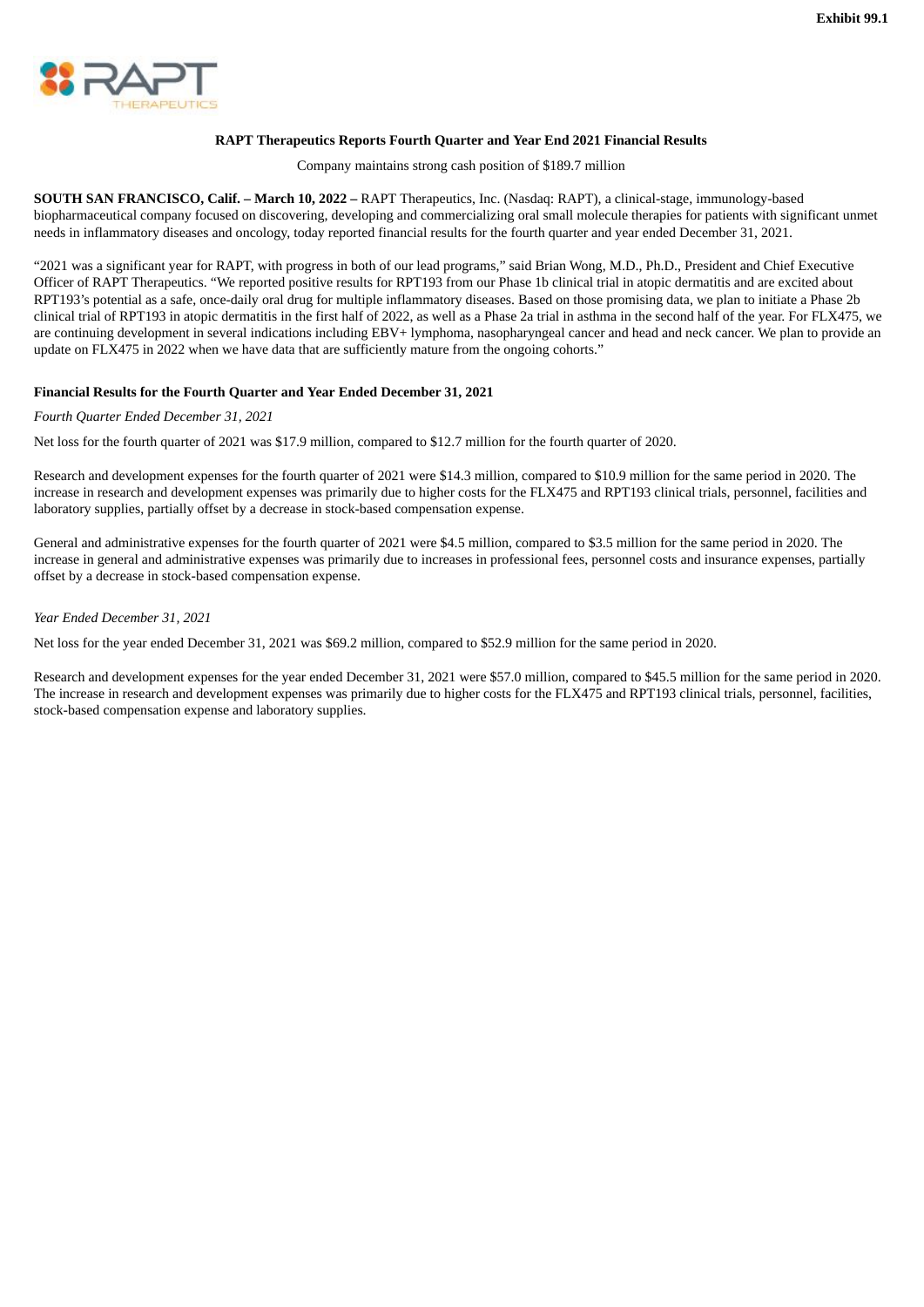General and administrative expenses for the year ended December 31, 2021 were \$16.0 million, compared to \$12.8 million for the same period of 2020. The increase in general and administrative expenses was primarily due to increases in professional fees, insurance expense, personnel costs and stockbased compensation expense.

As of December 31, 2021, the Company had cash, cash equivalents and marketable securities of \$189.7 million.

#### **About RAPT Therapeutics, Inc.**

RAPT Therapeutics is a clinical stage immunology-based biopharmaceutical company focused on discovering, developing and commercializing oral small molecule therapies for patients with significant unmet needs in inflammatory diseases and oncology. Utilizing its proprietary discovery and development engine, the Company is developing highly selective small molecules designed to modulate the critical immune drivers underlying these diseases. RAPT has discovered and advanced two unique drug candidates, RPT193 and FLX475, each targeting C-C motif chemokine receptor 4 (CCR4), for the treatment of inflammation and cancer, respectively. The Company is also pursuing a range of targets that are in the discovery stage of development.

#### **Forward-Looking Statements**

This press release contains forward-looking statements. These statements relate to future events and involve known and unknown risks, uncertainties and other factors that may cause our actual results, performance or achievements to be materially different from any future performances or achievements expressed or implied by the forward-looking statements. Each of these statements is based only on current information, assumptions and expectations that are inherently subject to change and involve a number of risks and uncertainties. Forward-looking statements include, but are not limited to, statements about clinical development progress and the timing of results from clinical trials of FLX475 and RPT193. Detailed information regarding risk factors that may cause actual results to differ materially from the results expressed or implied by statements in this press release may be found in RAPT's Form 10-K filed with the Securities and Exchange Commission on March 10, 2022 and subsequent filings made by RAPT with the Securities and Exchange Commission. These forward-looking statements speak only as of the date hereof. RAPT disclaims any obligation to update these forward-looking statements.

#### **RAPT Media Contact:**

Aljanae Reynolds areynolds@wheelhouselsa.com

#### **RAPT Investor Contact:**

Sylvia Wheeler swheeler@wheelhouselsa.com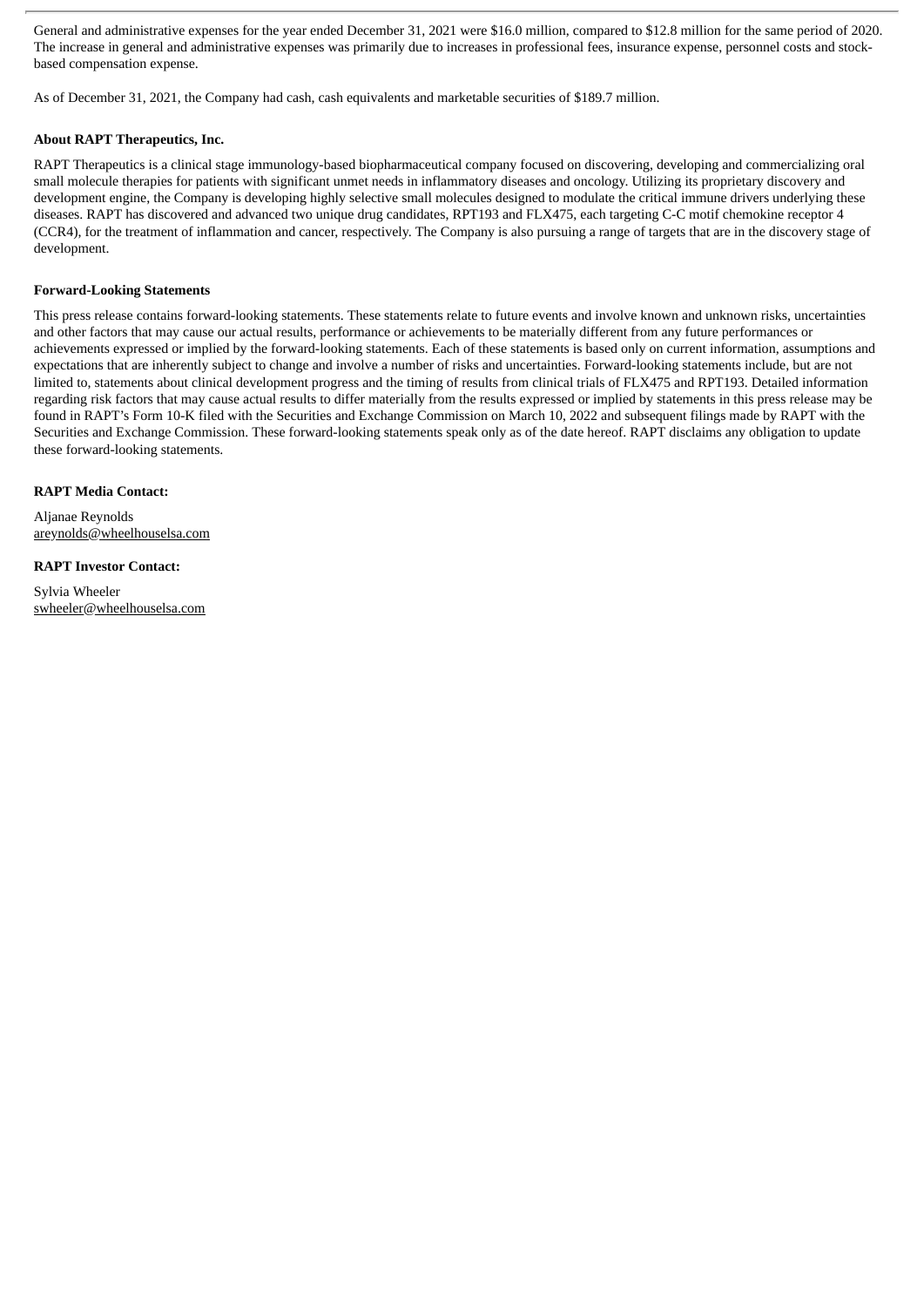#### **RAPT THERAPEUTICS, INC. CONDENSED CONSOLIDATED STATEMENTS OF OPERATIONS AND COMPREHENSIVE LOSS (In thousands, except share per share data) (Unaudited)**

|                                                                                              | <b>Three Months Ended</b><br>December 31, |            |    | <b>Year Ended</b><br>December 31, |    |            |    |            |
|----------------------------------------------------------------------------------------------|-------------------------------------------|------------|----|-----------------------------------|----|------------|----|------------|
|                                                                                              |                                           | 2021       |    | 2020                              |    | 2021       |    | 2020       |
| Revenue                                                                                      | \$                                        | 756        | \$ | 1,302                             | \$ | 3,813      | \$ | 5,042      |
| Operating expenses:                                                                          |                                           |            |    |                                   |    |            |    |            |
| Research and development                                                                     |                                           | 14,299     |    | 10,904                            |    | 56,985     |    | 45,485     |
| General and administrative                                                                   |                                           | 4,491      |    | 3,483                             |    | 16,037     |    | 12,771     |
| Total operating expenses                                                                     |                                           | 18,790     |    | 14,387                            |    | 73,022     |    | 58,256     |
| Loss from operations                                                                         |                                           | (18,034)   |    | (13,085)                          |    | (69, 209)  |    | (53, 214)  |
| Other income, net                                                                            |                                           | 105        |    | 549                               |    | 5          |    | 1,312      |
| Net loss before taxes                                                                        |                                           | (17, 929)  |    | (12,536)                          |    | (69, 204)  |    | (51, 902)  |
| Provision for income taxes                                                                   |                                           |            |    | 199                               |    |            |    | 990        |
| Net loss                                                                                     | \$                                        | (17, 929)  | \$ | (12,735)                          | \$ | (69,204)   | \$ | (52, 892)  |
| Other comprehensive loss:                                                                    |                                           |            |    |                                   |    |            |    |            |
| Foreign currency translation adjustment                                                      |                                           | (23)       |    | (184)                             |    | 258        |    | (249)      |
| Unrealized gain (loss) on marketable securities                                              |                                           | (228)      |    | (67)                              |    | (287)      |    | 52         |
| Total comprehensive loss                                                                     |                                           | (18, 180)  | S. | (12,986)                          | \$ | (69, 233)  | \$ | (53,089)   |
| Net loss per share, basic and diluted                                                        |                                           | (0.61)     |    | (0.52)                            |    | (2.53)     |    | (2.19)     |
| Weighted average number of shares used in computing net loss per share,<br>basic and diluted |                                           | 29,539,031 |    | 24,582,616                        |    | 27,390,326 |    | 24,134,305 |